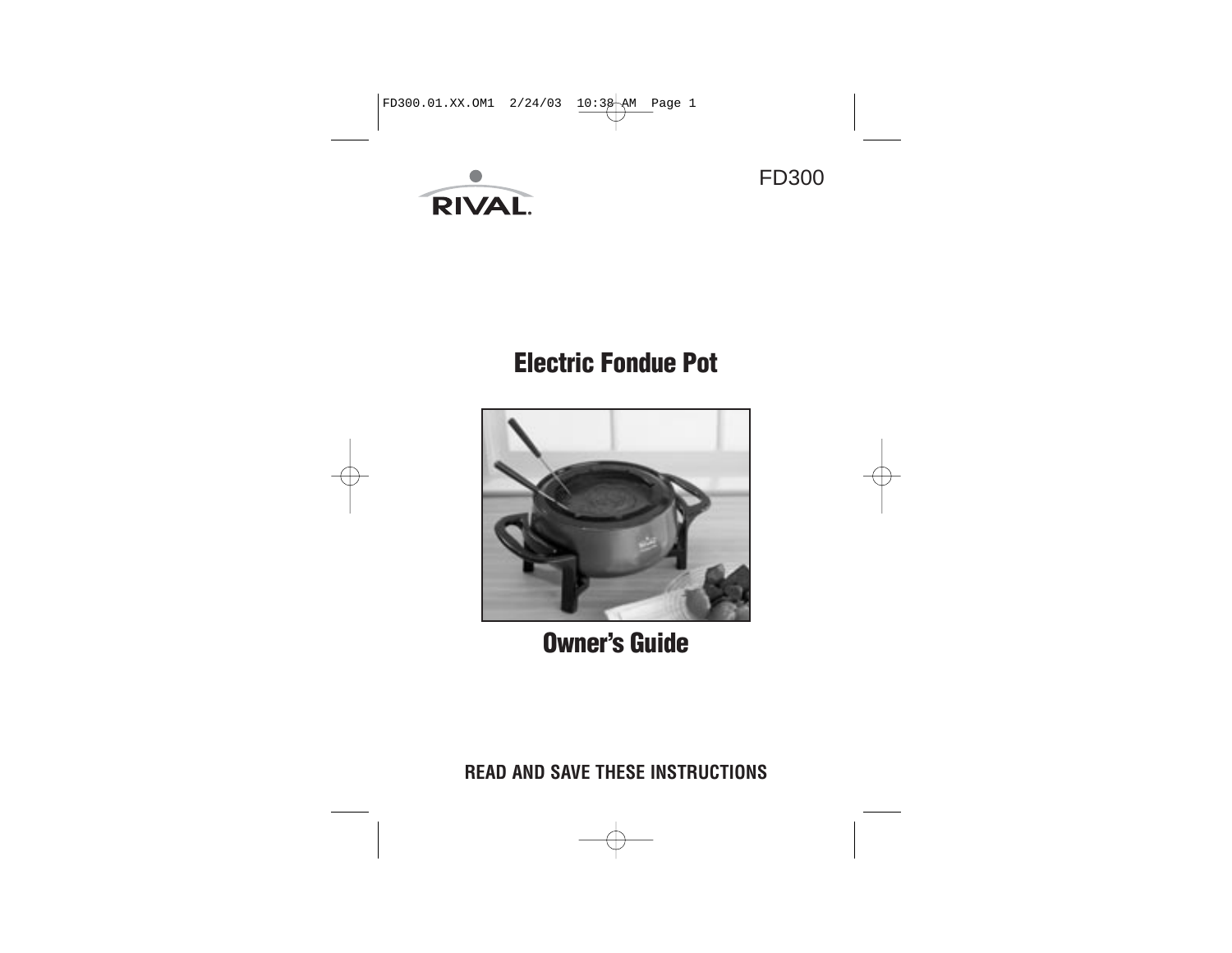# **SAFEGUARDS**

# **When using electrical appliances, basic safety precautions should always be followed, including the following:**

- 1. Read all instructions before using.
- 2. Do not touch hot surfaces. use handles or knobs.
- 3. To protect against electric shock, do not immerse cord or plugs in water or other liquid.
- 4. Close supervision is necessary when any appliance is used near children. This appliance is not to be used by children.
- 5. Unplug from outlet when not in use and before cleaning. Allow to cool before putting on or taking off parts, and before cleaning the appliance.
- 6. Do not operate any appliance with a damaged cord or plug or after the appliance malfunctions, or has been damaged in any manner. Return appliance to Rival® (see warranty) for examination, repair, or adjustment.
- 7. The use of accessory attachments not recommended by Rival® may cause injuries.
- 8. Do not use outdoors.
- 9. Do not let cord hang over the edge of counter, or touch hot surfaces.
- 10. Do not place on or near a hot gas or electric burner, or in a heated oven.
- 11. Extreme caution must be used when moving fondue containing hot oil or other hot liquids.
- 12. Always attach plug to appliance first, then plug cord in the wall outlet. To disconnect, turn control to "OFF," then remove plug from wall outlet.
- 13. Do not use appliance for other than intended use.
- 14. Be sure handles are properly assembled to bowl and locked in place.

# **SAVE THESE INSTRUCTIONS**

This appliance is for **HOUSEHOLD USE ONLY.** No user-serviceable parts inside. Power Unit never needs lubrication. Do not attempt to service this product. A short power supply cord is provided to reduce the risk resulting from becoming entangled in or tripping over a longer cord. An extension cord may be used with care. However, the marked electrical rating of the extension cord should be at least as great as the electrical rating of the fondue. The extension cord should not be allowed to drape over the counter or tabletop where it can be pulled on by children or tripped over intentionally.

#### **Use only model ETC-1 temperature control probe.**

# **POLARIZED PLUG**



This appliance has a polarized plug (one blade is wider than the other). As a safety feature, this plug will fit in a polarized outlet only one way. If the plug does not fit fully in the outlet, reverse the plug. If it still does not fit, contact a qualified electrician. Do not attempt to defeat this safety feature.

# **KNOW YOUR FONDUE**

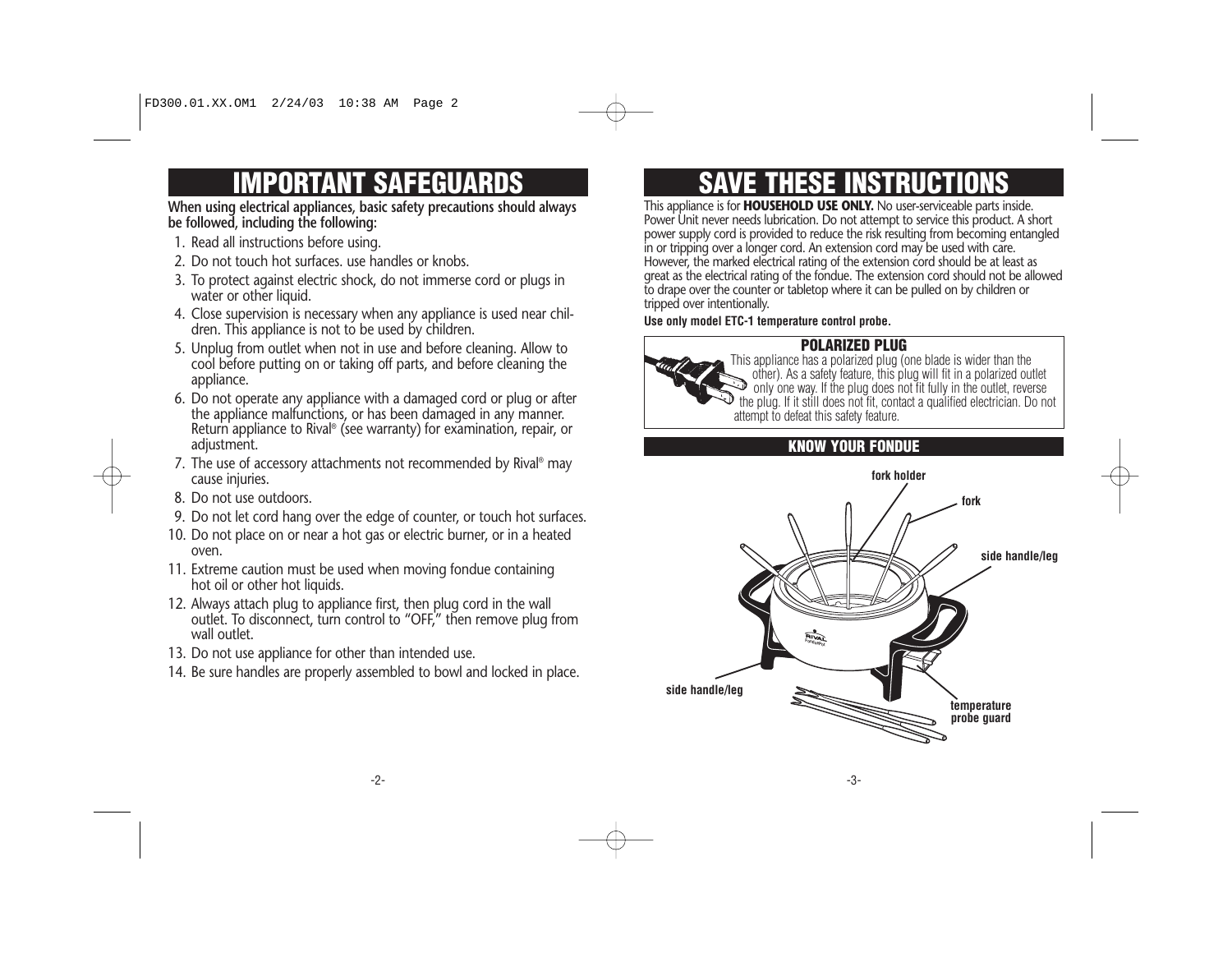# **PREPARING YOUR FONDUE FOR USE**

- Wash FONDUE POT, FORK HOLDER and FORKS in hot, soapy water. Rinse thoroughly and dry. **CAUTION:** Do not wash or immerse the TEMPERATURE CONTROL PROBE.
- Before using the skillet for the first time, condition the non-stick cooking surface by lightly brushing the cooking surface with vegetable oil. Heat, uncovered, to 300°F. Turn to "OFF" and cool completely. Wipe away excess oil.

#### **HOW TO USE YOUR FONDUE**

- 
- 1. Set FONDUE POT on a flat, dry, heat-resistant surface.<br>2. Set TEMPERATURE CONTROL PROBE to "OFF" and plug probe into TEMPERATURE PROBE GUARD. Plug cord into 120 Volt AC outlet.
- 3. Preheat if necessary (follow directions in recipe being used). Turn TEMPERATURE ed temperature is reached. During cooking, the light will cycle "ON" and "OFF" to indicate that the temperature is being regulated.<br>4. Use the FONDUE FORKS to spear foods for cooking or dipping. Be careful not
- to scratch the non-stick surface when placing FORKS in FONDUE POT. **NOTE:**<br>When ingredients are stirred in the FONDUE POT, use plastic, nylon or wooden<br>utensils to prevent damage to non-stick surface.<br>5. After cooking or s
- cord from wall outlet. After FONDUE POT has cooled, remove TEMPERATURE CONTROL PROBE.

# **HOW TO USE YOUR FONDUE WITH OIL HOW TO CLEAN YOUR FONDUE**

**CAUTION:** Extreme caution must be used when moving fondue containing hot oil or other hot liquids. It is not recommended to cook with hot oil when children are present. 1. Be sure FONDUE POT is completely dry before filling with oil.

- 2. Place FONDUE POT on a flat, dry, heat-resistant surface. **CAUTION:** Some spattering of oil will occur during cooking.
- 3. Fill FONDUE POT with 31 ⁄2 cups of vegetable oil. **NOTE:** Do not use more than 31 ⁄2 cups of oil. Do not use butter, margarine, lard or shortening in place of vegetable oil. Never add water or any other liquid to oil.
- 4. Place FORK HOLDER on top edge of FONDUE POT. The coated side should be up. Use to hold FONDUE FORKS while cooking oil. **CAUTION:** Do not use more than 8 FONDUE FORKS at one time when cooking in hot oil. The fork holder may also prevent some of the spattering during cooking. **NOTE:** Do not place a cover over the FONDUE POT when heating oil or cooking in oil.
- 5. Remove ice crystals or excess water on food before cooking in oil by blotting with a paper towel.
- 6. After cooking, turn TEMPERATURE PROBE DIAL to "OFF". Allow FONDUE POT and FORK HOLDER to cool completely before moving or cleaning.

# **IMPORTANT POINTS**

- Do not fill FONDUE POT with more than 3½ cups of oil.
- Do not move FONDUE POT when it contains hot oil or food.
- Always use hot pads when handling a hot FONDUE POT.
- To prevent permanent scratches to non-stick coating, do not use metal utensils. Use plastic, nylon or wooden utensils.
- When using FONDUE FORKS in the FONDUE POT, be careful not to scratch the non-stick surface.
- Do not immerse TEMPERATURE CONTROL PROBE or cordset in water or other liquids.
- Use only on heat-resistant surfaces.
- Do not use more than eight FONDUE FORKS when cooking in hot oil.

## **IDEAS FOR USE**

- Prepare cheese sauce for Macaroni and Cheese.
- Melt chocolate or almond bark in FONDUE POT for making covered peanuts and pretzels.
- Use FONDUE POT (on "WARM" setting) to keep cooked food warm for serving.
- Prepare cooked pudding and pie filling. Set TEMPERATURE PROBE DIAL to "SIMMER".
- Heat canned convenience foods such as chili, stew, soup or spaghetti.
- Prepare cooked breakfast cereals, such as Oatmeal or Cream of Wheat®.

- 1. After FONDUE POT has cooled, turn TEMPERATURE PROBE DIAL to "OFF". Unplug cord from wall outlet. Remove TEMPERATURE CONTROL PROBE. Do not add cold water or immerse pot in water when hot. **CAUTION:** Do not immerse TEMPERATURE CONTROL PROBE or cordset in water or other liquids. Wipe with a damp cloth and dry.
- 2. Thoroughly wash FONDUE POT and FORK HOLDER in hot, soapy water or automatic dishwasher. Rinse thoroughly and dry. To remove stubborn stains, use a non-abrasive cleaner or a non-metal cleaning pad. **CAUTION:** Do not use metal scouring pads or harsh scouring powders.
- 3. Wash FONDUE FORKS in hot, soapy water or automatic dish washer. Rinse and dry thoroughly.
- 4. In time, the non-stick surface may discolor. This is normal and will not seriously alter the release properties. To remove any discoloration, use a cleaner for nonstick finishes such as Dip-It® coffee pot destainer. Pour destainer into pot. Allow to boil 1 minute. Cool. Rinse with clean water. **NOTE:** Recondition non-stick surface before using again (See page 4).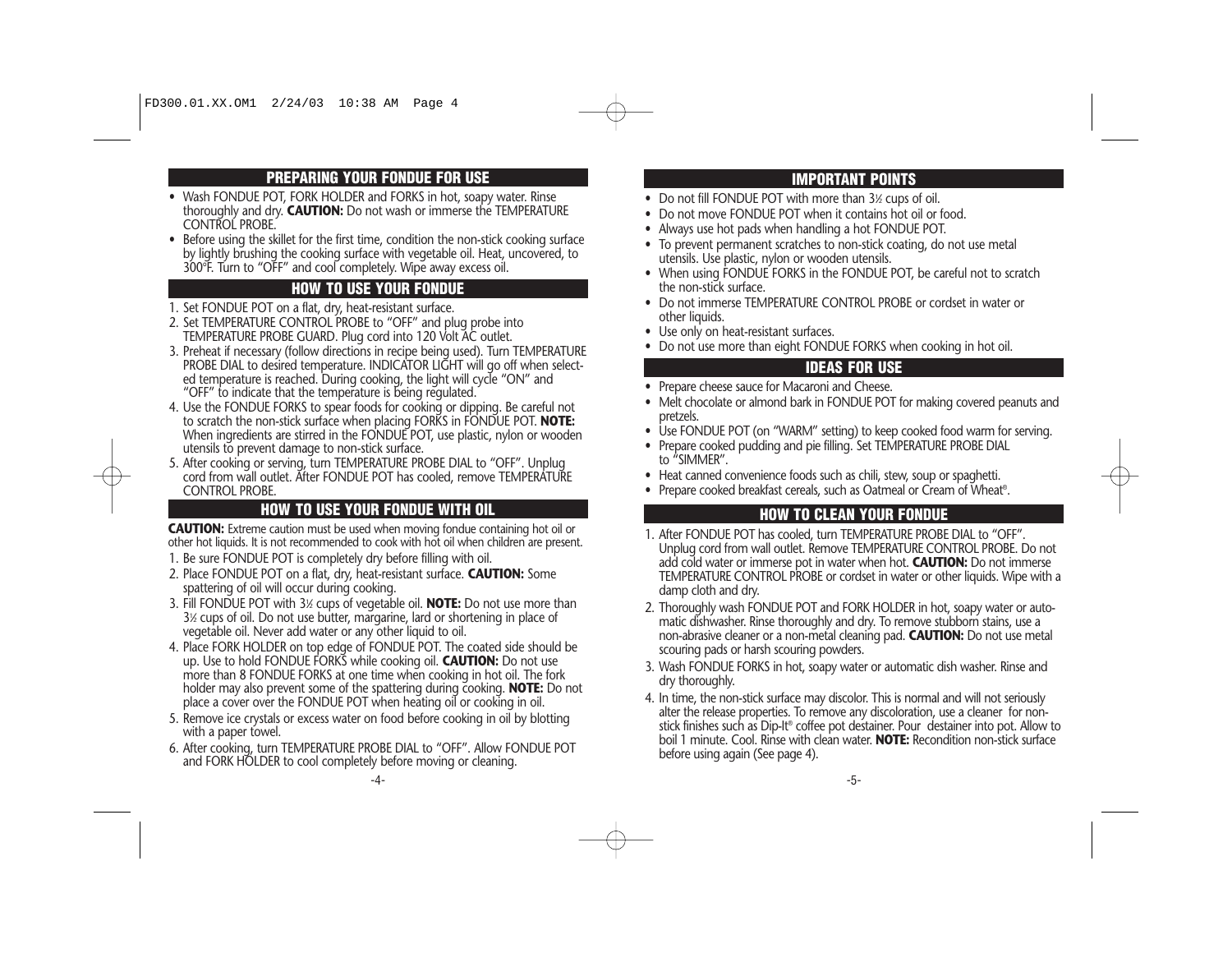#### **FONDUE BOURGUIGNONNE**

1 ⁄3 to 1 ⁄2 pound beef sirloin 31 ⁄2 cups vegetable oil

or tenderloin per person

Trim excess fat from meat and cut into 1-inch cubes. Let stand at room temperature 30 minutes. Blot dry with a paper towel.

Pour 31 ⁄2 cups oil into Fondue Pot. Place fork holder on pot. Turn temperature dial to 350°F and heat until light goes out.

For serving, spear one cube and gently place in hot oil. Cook until browned and to desired doneness: 1 minute for rare, 2 minutes for medium, 3 minutes for well done. Serve with Spicy Chile Sauce (see below) or sauce of your choice.

### **SPICY CHILE SAUCE**

% cup chili sauce 2 teaspoons tarragon vinegar<br>1 teaspoon brown sugar 3 tablespoons chopped onion 1 teaspoon brown sugared as the state of the 1 teaspoon brown sugared 3 tables 3 tablespoons lemon juice 2 teaspoons oil <sup>1</sup> ⁄4 teaspoon dry mustard 2 cloves garlic, mashed <sup>1</sup> ⁄4 teaspoon salt Combine all ingredients in a small saucepan. Heat to boiling. Reduce heat; simmer about 5 minutes. Serve at room temperature. **Yield: 11 ⁄4 cups**

#### **MARINATED PORK FONDUE**

3 ⁄4 cup vegetable oil <sup>1</sup> 3 tablespoons lemon juice <sup>1</sup> 11 ⁄2 tablespoons A1 Worcestershire® sauce <sup>1</sup> 1½ tablespoons tarragon vinegar 1 tablespoon sugar 1 clove garlic, minced

⁄2 teaspoon salt ⁄2 teaspoon chili powder ⁄2 teaspoon dry mustard 2 to 3 pound pork roast or tenderloin ⁄2 cups vegetable oil

In a bowl, combine all ingredients except roast and 31 ⁄2 cups oil. Trim excess fat from pork and cut into 1-inch cubes. Place pork cubes in a glass or plastic container. Pour marinade over cubes. Cover; refrigerate and allow to marinate at least 3 hours or overnight. Thirty minutes before serving, drain pork cubes and blot dry.

Pour 31 ⁄2 cups oil into Fondue Pot. Place fork holder on pot. Turn temperature dial to 350°F and heat until light goes out.

For serving, spear a cube and gently place in hot oil. Cook until browned and cooked through (about 2 minutes).

#### **ORIENTAL BEEF BROTH FONDUE**

1 ⁄3 to 1 ⁄2 pound beef sirloin or 1 flank steak per person flank steak per person 3 green onions, sliced<br>14 %-ounce can beef broth 1 clove garlic. minced 1 14 %-ounce can beef broth 1 clove garlic, minced  $\frac{1}{4}$  cup soy sauce 1

⁄4 cup sherry ⁄2 teaspoon ground ginger

# **RECIPES RECIPES**

Slice beef thinly into bite-size pieces. Let stand at room temperature 30 minutes. Blot dry with paper towel before serving.

Combine remaining ingredients and pour into Fondue Pot. Place fork holder on pot. Turn temperature dial to 350°F and bring to a boil.

For serving, spear a slice of beef and place in boiling liquid. Cook 2 to 3 minutes or to desired doneness. **Note:** Do not use more than 8 fondue forks in broth at one time.

# **NIPPY FRANKS**

1<sup>1</sup>/<sub>2</sub> cups catsup 1 cup brown sugar 1 ⁄2 cup barbecue sauce <sup>1</sup> ⁄2 teaspoon Worcestershire sauce % cup bourbon 1 16-ounce package cocktail sausages Combine first five ingredients in Fondue Pot. Add sausages. Turn temperature dial to Simmer. Cook 15 to 20 minutes (until heated through). Turn to Warm for serving.

#### **SEAFOOD FONDUE**

1 ⁄2 to 1 pound salmon or other fish 1  $\frac{1}{2}$  to 1 pound shrimp, cut into 34 -inch pieces peeled and deveined  $\frac{1}{2}$  to 1 pound scallops  $\frac{3}{2}$ ⁄2 cups vegetable oil Pour 31 ⁄2 cups of oil into Fondue Pot. Place fork holder on pot. Turn temperature dial to 375°F and heat until light goes out.

For serving, spear a piece of seafood and gently place in hot oil. Cook until edges are brown (about 1 to 2 minutes).

Serve with Horseradish Sauce (see below) or other sauces of your choice.

#### **HORSERADISH SAUCE**

| 1 cup sour cream                                                   | 1⁄4 teaspoon Worcestershire sauce |
|--------------------------------------------------------------------|-----------------------------------|
| 3 teaspoons prepared horseradish                                   | % teaspoon salt                   |
| 1 teaspoon lemon juice                                             | % teaspoon pepper                 |
| Stir together all ingredients. Chill in refrigerator. Yield: 1 cup |                                   |
|                                                                    |                                   |

## **TEMPURA**

 ⁄4 cup flour <sup>1</sup> ⁄2 teaspoon salt 31 ⁄2 teaspoon pepper <sup>1</sup> egg, separated

⁄2 cup flat beer ⁄2 cups vegetable oil ⁄8 teaspoon pepper 1 tablespoon vegetable oil<br>
1 egg, separated<br>
1 egg, separated<br>  $(see box below)$ 

Combine flour, salt and pepper in a mixing bowl. Add 1 tablespoon oil, egg yolk and beer; stir until smooth. Beat egg white until stiff peaks form; gently fold into batter. Pour 31 ⁄2 cups oil into Fondue Pot. Place fork holder on pot. Turn temperature dial to 375°F and heat until light goes out. For serving, spear a piece of meat or vegetable, dip into batter and gently place in hot oil. Cook until golden brown and crispy (about 3 to 4 minutes). Serve with soy sauce, sweet and sour sauce or hot mustard.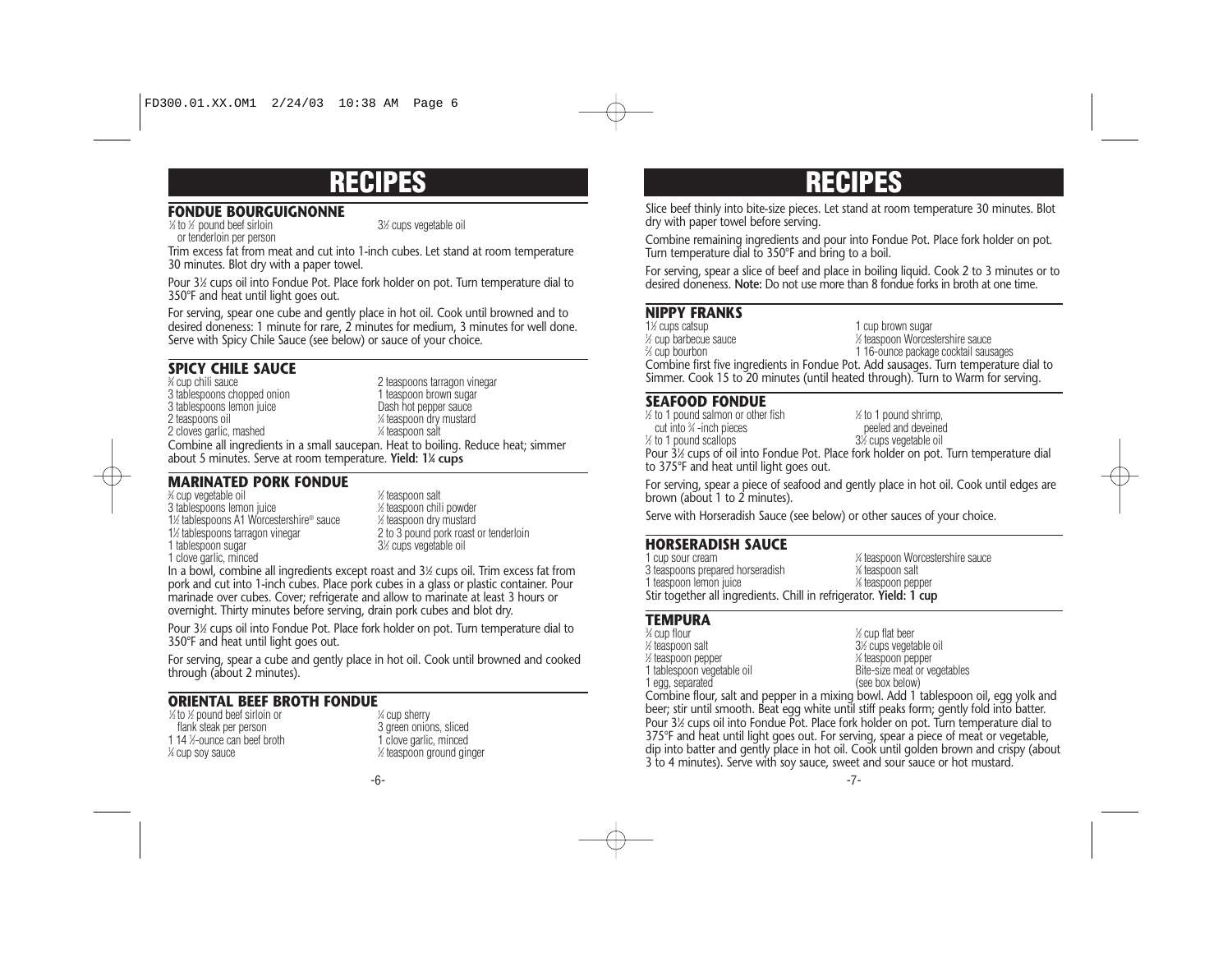# **SUGGESTED TEMPURA FOODS**

- Cooked Chicken, Cubed → Scallops<br>■ Shrimp, Shelled and Deveined → Carrots, Sliced
- Shrimp, Shelled and Deveined
	-
- Zucchini or Yellow Squash, Sliced Mushrooms<br>■ Cauliflower or Broccoli Flowerettes Cocktail Onions Gauliflower or Broccoli Flowerettes
- **Lobster, Shelled**

#### **MEXICAN CHEESE DIP**

- 
- process process cheese spread 1 10-ounce can diced tomatoes and

2 pounds Kraft Velvetta® pasteurized 1 pound sausage, medium spice,<br>process process cheese spread 1 browned and drained

green chilies

Combine cheese and tomatoes in Fondue Pot. Turn temperature dial to Warm. Stir occasionally until cheese is melted. Add browned sausage. Serve with tortilla or corn chips. **Yield: 1 quart**

#### **SWISS CHEESE FONDUE**

1 pound Swiss cheese, grated  $\frac{1}{8}$  teaspoon paprika (optional)<br>1 loaf Italian or French bread c 3⁄4 cup dry white wine, warmed

1 clove garlic, halved  $\frac{1}{8}$  teaspoon pepper (optional) % cup milk 1/8 teaspoon ground nutmeg (optional)<br>1/8 teaspoon paprika (optional) 4/8 teaspoon paprika (optional) 1 loaf Italian or French bread cut<br>into 1-inch cubes

Rub inside of Fondue Pot with garlic. Add milk to pot. Turn temperature dial to Simmer. Bring milk to a simmer. Combine cheese and flour; stir into milk using a figure-8 motion. Stir constantly until cheese is melted. Slowly stir in wine. Turn temperature dial to Warm. Sprinkle with pepper, nutmeg and paprika.

To serve, spear bread cubes and dip into cheese. **Yield: 3 cups**

### **HEARTY FONDUE**

2 8-ounce packages cream cheese, cubed 8 ounces sour cream<br>  $\frac{1}{2}$  cup milk<br>
2 2  $\frac{1}{2}$ -ounce packages  $\frac{1}{3}$  finely chopped onion 1 clove garlic, minced

2  $2$   $%$ -ounce packages dried beef,<br>cut in pieces 1 teaspoon dry mustard powder

Place cream cheese and milk in Fondue Pot. Turn temperature dial to Warm. Stir until cheese is melted. Add remaining ingredients and stir to blend. Serve with cubes of French bread or crackers. If fondue thickens, add 1 to 2 tablespoons milk to thin. **Yield: 1 quart**

# **RECIPES RECIPES**

# **FRIED CHEESE**

1 cup fine, dry Italian bread crumbs<br>
4 eggs, well beaten<br>
2% cups vegetable oil

<sup>3⁄4</sup> cup flour 1 pound mozzarella cheese. 3½ cups vegetable oil

Thirty minutes before serving, combine flour and bread crumbs in a bowl. Dip cheese cubes in egg. Roll cubes in flour/crumb mixture. Dip in egg again and reroll in flour mixture. Place on a tray, cover with wax paper and place in refrigerator to chill.

Pour 3½ cups oil into Fondue Pot. Place fork holder on pot. Turn temperature dial to 375°F and heat until light goes out.

For serving, spear a cube of cheese and gently place in oil. Cook until golden brown. Serve with spaghetti or picante sauce.

### **CHOCO-SCOTCH FONDUE**

6 ounces butterscotch chips 6 ounces semi-sweet chocolate chips

<sup>1⁄4</sup> cup milk 11<sup>4</sup>-ounce can sweetened condensed milk<br>1 teaspoon vanilla

Combine milk and chips in Fondue Pot. Set temperature dial to Warm. Stir until chips are melted. Add sweetened condensed milk and vanilla. Stir to combine.

Serve with pieces of angel food, sponge or pound cake, marshmallows or fresh fruit tidbits. **Yield: 21⁄2 cups**

#### **CHOCOLATE DESSERT FONDUE**

12 1-ounce milk chocolate candy bars, broken 10 large marshmallows<br>
4 cup milk chocolate candy bars, broken 4 cup whipping cream  $\frac{1}{4}$  cup whipping cream Place chocolate bars and milk in Fondue Pot. Turn temperature dial to Warm. Stirring constantly, add marshmallows until melted. Gradually add whipping cream. Serve with fruit pieces, pound or angel food cake. **Yield: 3 cups**

 $\blacksquare$  Berries ■ Bananas  $\blacksquare$  Cherries  $\blacksquare$  Grapes ■ Oranges  $P$ eaches • Pineapple  $\blacksquare$  Kiwi ■Apples **FRUIT DIPPERS**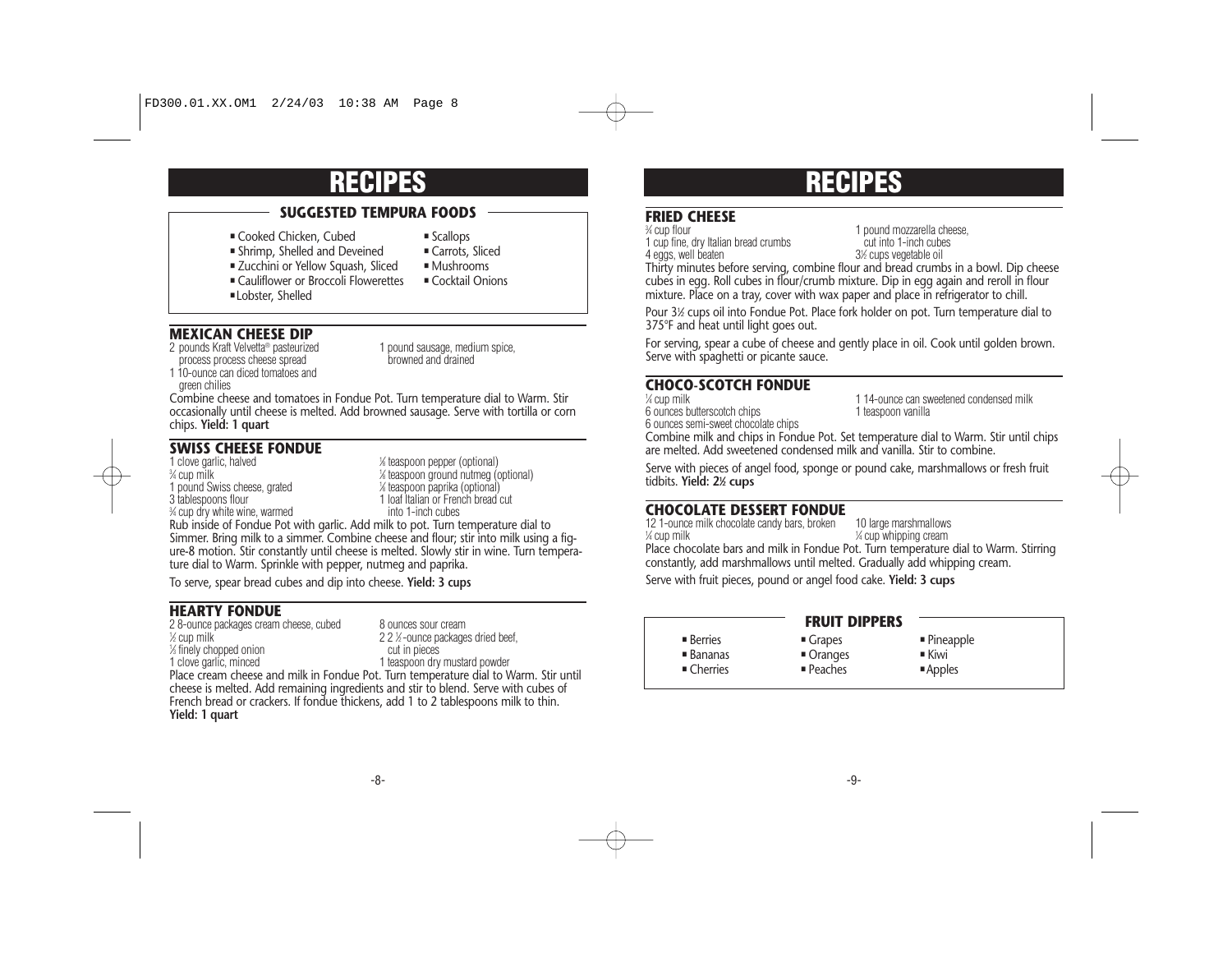#### **FRIED STRAWBERRIES**

1 pound fresh strawberries <sup>1</sup>

2 teaspoons sugar

2 eggs, beaten

⁄2 cup milk 1 tablespoon oil ⁄2 cups vegetable oil

Wash and stem strawberries; set aside. In a medium bowl, combine flour and sugar. In another bowl, combine eggs, milk and oil. Add to flour mixture; stir until smooth.

Pour 31 ⁄2 cups oil into Fondue Pot. Place fork holder on pot. Turn temperature dial to 375°F and heat until light goes out.

For serving, spear a berry, dip into batter and gently place in oil. Cook 1 minute or until lightly browned. Serve with Honey-Almond Cream (see below).

### **HONEY-ALMOND CREAM**

4 ounces soft cream cheese 1 tablespoon honey 1 tablespoon sugar <sup>1</sup> ⁄8 teaspoon almond extract In a small bowl, combine all ingredients and stir until well blended. Serve as a dip with Fried Strawberries. **Yield: 1 cup**

## **STRAWBERRY SAUCE**

2 10-ounce packages frozen, sliced<br>
strawberries, thawed, juice reserved<br>
2 tablespoons sugar<br>
2 tablespoons sugar

strawberries, thawed, juice reserved Reserve 3 ⁄4 cup juice from strawberries. Set strawberries aside. Pour juice into Fondue Pot. Combine cornstarch and sugar. Add to juice in Fondue Pot.

Turn temperature dial to Simmer. Cook, stirring constantly until thickened. Stir in strawberries. Reduce heat to Warm.

Serve with fruit pieces, pound or angel food cake. **Yield 13 ⁄4 cups**

### **PEACH SAUCE**

1 16-ounce can peach halves in heavy syrup

⁄4 teaspoon cinnamon ⁄2 teaspoon vanilla

1 teaspoon cornstarch

In blender container, combine undrained peaches, cornstarch and cinnamon. Cover and blend until smooth. Pour into Fondue Pot. Turn temperature dial to Simmer. Cook, stirring constantly until bubbly. Reduce heat to Warm. Serve over ice cream or angel food cake. **Yield 11 ⁄2 cups**

## **VANILLA-ORANGE CREAM**

2 10-ounce packages vanilla chips 1 tablespoon orange liqueur 1 ⁄2 cup whipping cream

Place vanilla chips and whipping cream in Fondue Pot. Turn temperature dial to Warm. Stir constantly until chips are melted. Add liqueur.

Serve with pieces of fruit or cake. **Yield 21 ⁄2 cups**

-10-

# **RECIPES RECIPES**

## **BASIC WHITE SAUCE**

|                                      | <b>THIN</b> | <b>MEDIUM</b> | <b>THICK</b> |
|--------------------------------------|-------------|---------------|--------------|
| Tablespoon(s)<br>butter or margarine |             |               |              |
| Tablespoon(s)<br>all-purpose flour   |             |               |              |
| $cup(s)$ milk                        |             |               |              |
| teaspoon(s) salt                     | ¼           | ¼             | 14           |
| teaspoon(s) pepper                   |             | 16            |              |

Place butter in Fondue Pot. Turn temperature dial to Simmer and allow butter to melt. Add flour and stir until smooth. Cook 1 minute, stirring constantly. Gradually add milk. Cook, stirring constantly, until thickened and bubbly. Stir in salt and pepper. **Yield: 1 cup**

### **BASIC WHITE SAUCE VARIATIONS**

# **CHEESE SAUCE**

Stir in 1 cup (4 ounces) grated cheese (Cheddar, Swiss, American). Reduce heat to Warm and stir until cheese is melted.

### **CURRY SAUCE**

Stir in 1 teaspoon curry powder.

#### **DILL SAUCE**

Stir in 1 teaspoon dried dillweed.

#### **GARLIC SAUCE**

Mince one clove garlic. Cook in butter for 1 minute. Continue as directed.

#### **PARMESAN SAUCE**

Stir in 1 ⁄4 cup grated Parmesan cheese.

#### **POT ROAST GRAVY**

<sup>1/4</sup> cup cold water 1 2 tablespoons all-purpose flour <sup>1</sup> 1 cup broth from pot roast

⁄4 teaspoon salt ⁄4 teaspoon pepper

Combine water and flour; stir until smooth. Pour broth into Fondue Pot. Slowly stir flour mixture into broth. Turn temperature dial to Simmer. Cook, stirring constantly until thickened. **Yield 11 ⁄4 cups**